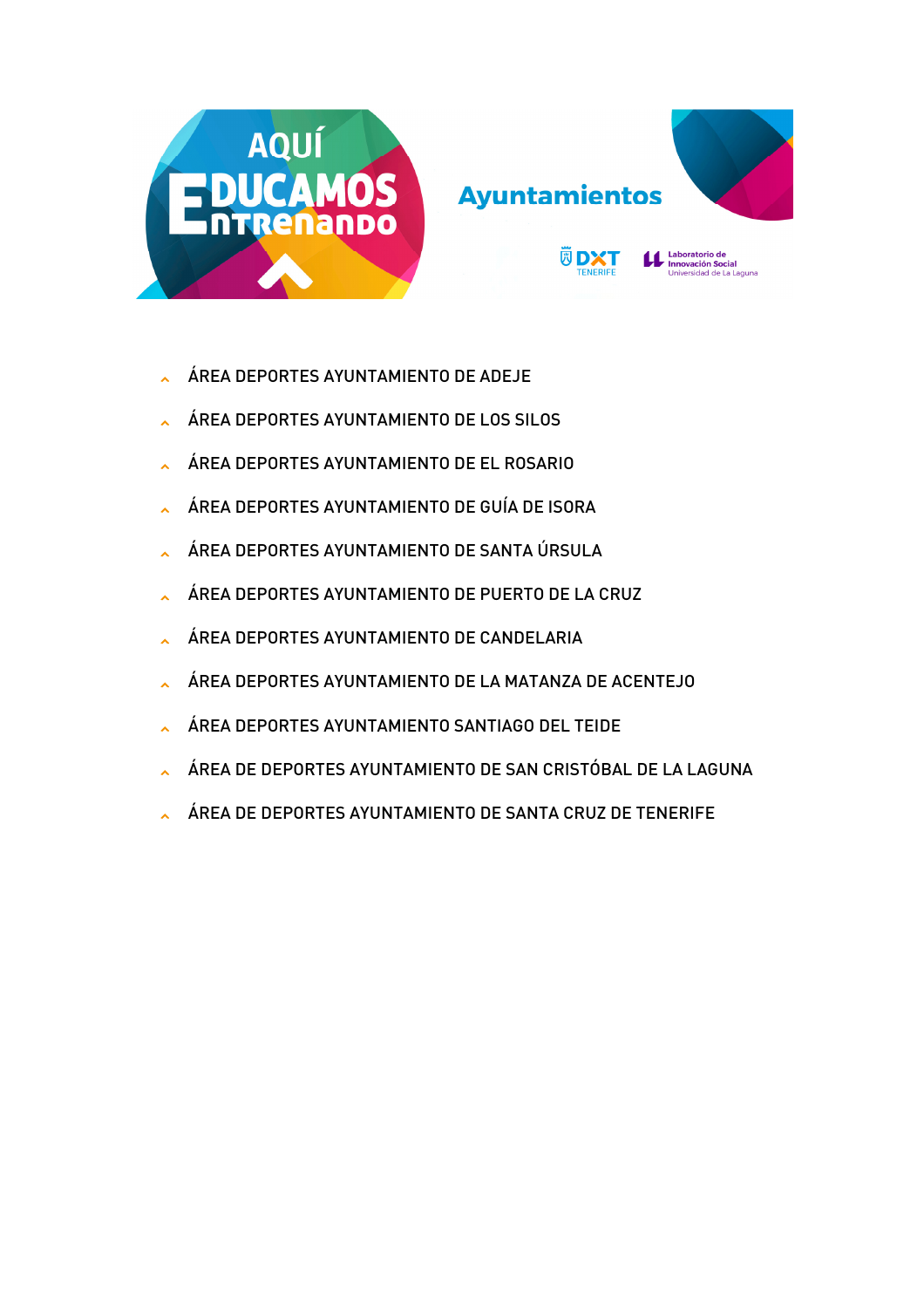



**Laboratorio de<br>Innovación Social**<br>Universidad de La Laguna

**Federaciones** deportivas

> 圆 **DXT**

- FEDERACION CANARIA DE GOLF
- FEDERACIÓN CANARIA DE RUGBY  $\mathbf{x}$
- FEDERACIÓN CANARIA DE SQUASH  $\lambda$
- FEDERACIÓN CANARIA DE DEPORTES AEREOS  $\lambda$
- FEDERACIÓN INSULAR DE BALONCESTO TENERIFE  $\lambda$
- FEDERACIÓN INSULAR DE ATLETISMO DE TENERIFE  $\mathbf{x}$
- FEDERACIÓN INSULAR DE VELA  $\mathbf{x}$
- FEDERACIÓN CANARIA DE ESGRIMA  $\mathbf{x}$
- FEDERACIÓN INTERINSULAR DE AUTOMOVILISMO DE TENERIFE  $\mathbf{x}$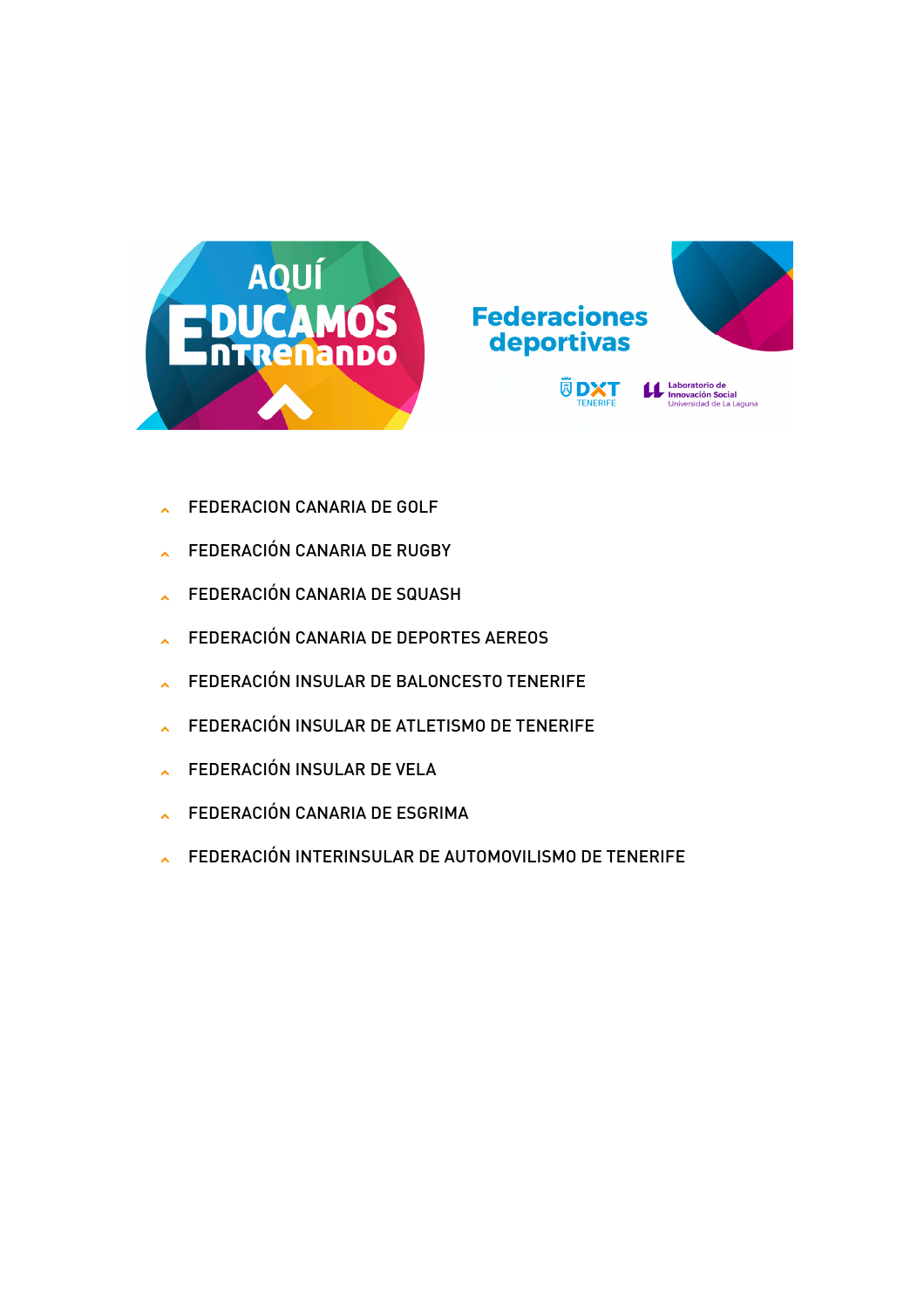

**Clubes deportivos** 



- 3 OCEANO PUERTO CRUZ
- ASOCIACIÓN DEPORTIVA FÚTBOL CLUB PADRE ANCHIETA
- ASOCIACIÓN DEPORTIVA VALLESUR FATIMA
- C.A. LAGUNA COTELEC
- CD AL SHAH MAT LOS REALEJOS
- CLUB BADMINTON TENERIFE
- CLUB BALONCESO SAN ISIDRO OROTAVA
- CLUB BALONMANO ARONA
- CLUB BALONMANO HERTOM DE TEGUESTE
- CLUB CICLISTA BENTOR
- CLUB CLINICA SAN EUGENIO VOLEY PLAYA
- CLUB CORREDORES DE TENERIFE DE SANTA CRUZ
- CLUB DE AEROMODELISMO VUELO A VELA MESONAUTA TENERIFE
- CLUB DE ATLETISMO ARONA
- CLUB DE BALONCESTO REALEJOS VIERA
- CLUB DE RUGBY UNIVERSIDAD DE LA LAGUNA
- CLUB DE TENIS SIBORA LOS SILOS NATURAL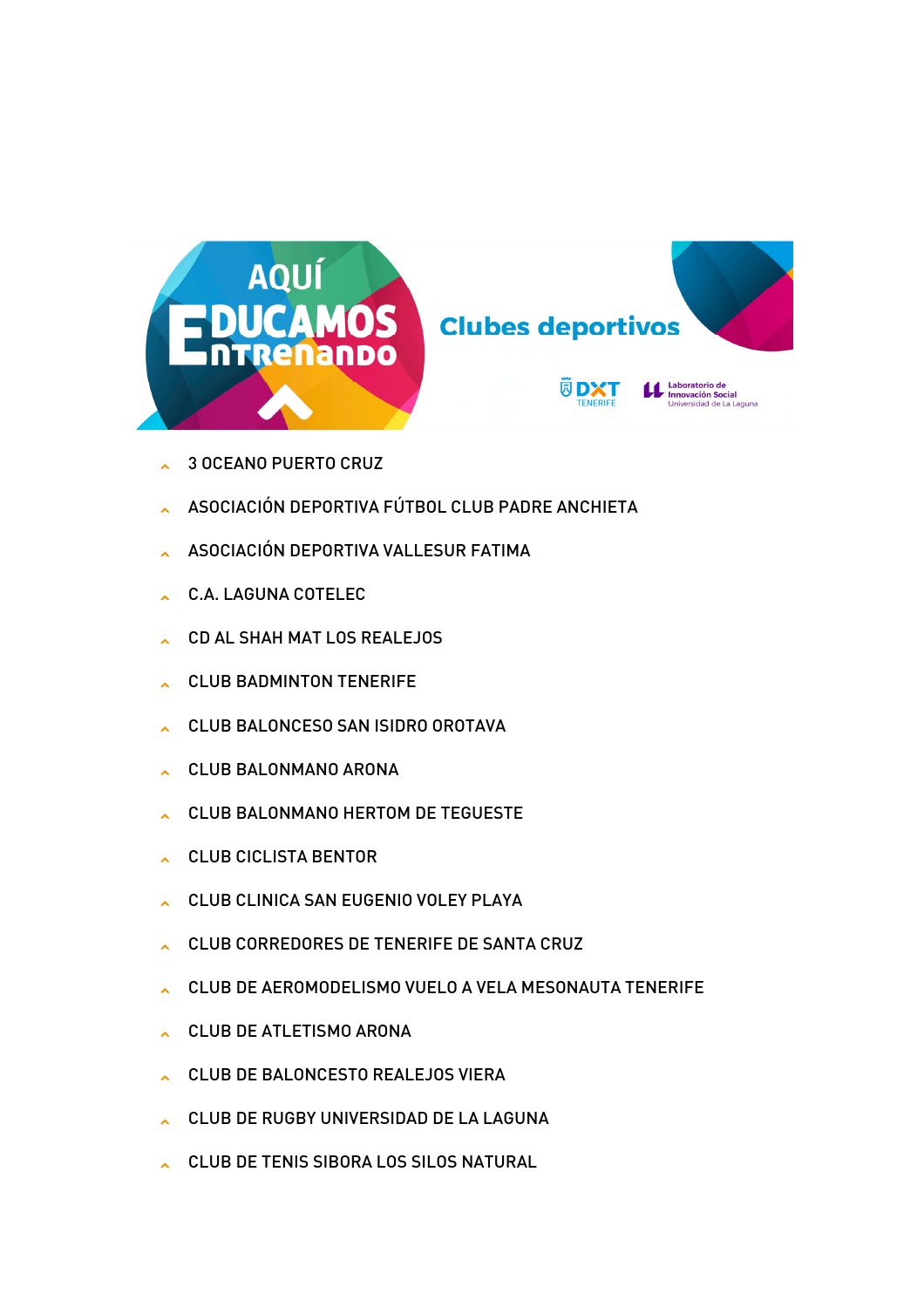- CLUB DEPORTIVO ACADEMIA VOLEY ROMYELA
- CLUB DEPORTIVO BALONCESTO CLARINOS DE LA LAGUNA



- CLUB DEPORTIVO BENAMER ALDEA BLANCA
- CLUB DEPORTIVO CAISSA ENROQUE
- CLUB DEPORTIVO CANDELARIA
- CLUB DEPORTIVO CARPEY AXEL SANTA CRUZ PATINAJE ARTÍSTICO.
- CLUB DEPORTIVO GIMNASIA RITMICA RITMICOD
- CLUB DEPORTIVO GUATIMAC
- CLUB DEPORTIVO LA SALLE SAN ILDEFONSO TENERIFE
- CLUB DEPORTIVO LEEU
- CLUB DEPORTIVO ROJE SHUDOKAN
- CLUB DEPORTIVO RUTA SANTA CRUZ
- CLUB DEPORTIVO SANTA ÚRSULA BADNOR
- CLUB DEPORTIVO TASAGAYA ATLÉTICO UNIÓN DE GÜÍMAR
- CLUB DEPORTIVO TEJITA
- CLUB DEPORTIVO TENERARCO
- CLUB DEPORTIVO UNION BALONCESTO PUERTO CRUZ
- CLUB DEPORTIVO ÚRSEL
- CLUB DEPORTIVO VOLEIBOL SIATKARKI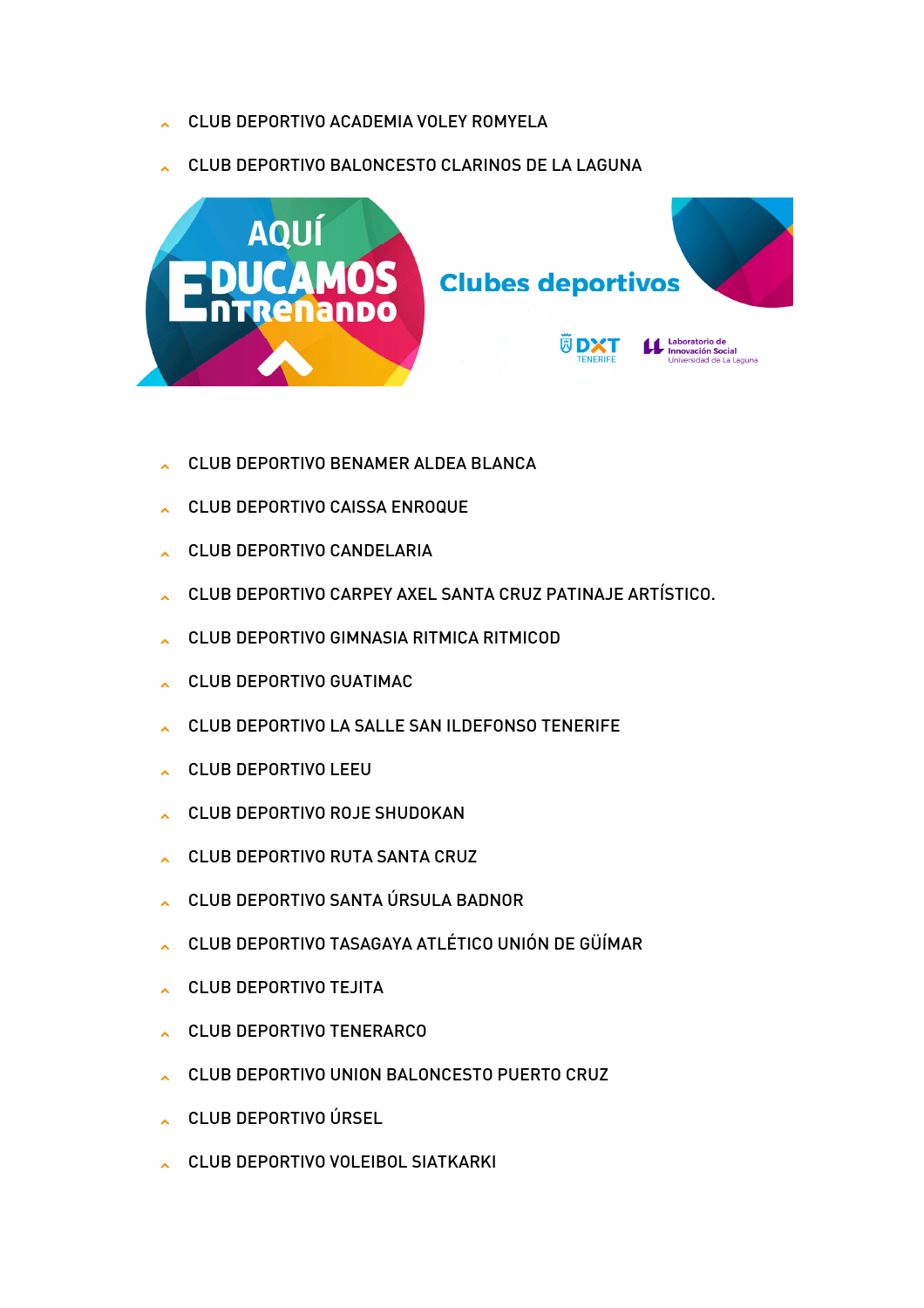- CLUB NATACION MARTIANEZ CORAL HOTELS
- CLUB TAEKWONDO SHIN



- EL CLUB DE LA PIRULETA
- CLUB DEPORTIVO KANACHINED CANARIAS
- NIVARIA UNIÓN DEPORTIVA TACO SAN LUIS
- REAL CLUB NAUTICO DE TENERIFE
- REAL UNIÓN DE TENERIFE SANTA CRUZ
- UNION DEPORTIVA LONGUERA TOSCAL
- CLUB BALONCESTO TACORONTE
- CLUB DEPORTIVO LAGUNA SOCIEDAD ANÓNIMA DEPORTIVA
- CLUB DEPORTIVO MARINO
- CLUB BALONCESTO HÉRCULES DE ICOD
- CLUB CICLISTA BALLESTER
- ESCUELA TINERFEÑA DE HALTEROFILIA
- CLUB ATLETISMO OLYMPUS 21 TENERIFE
- CLUB DEPORTIVO ALENES
- CLUB DEPORTIVO BALLESTER
- CLUB DEPORTIVO NAVEGANTES DE ARONA